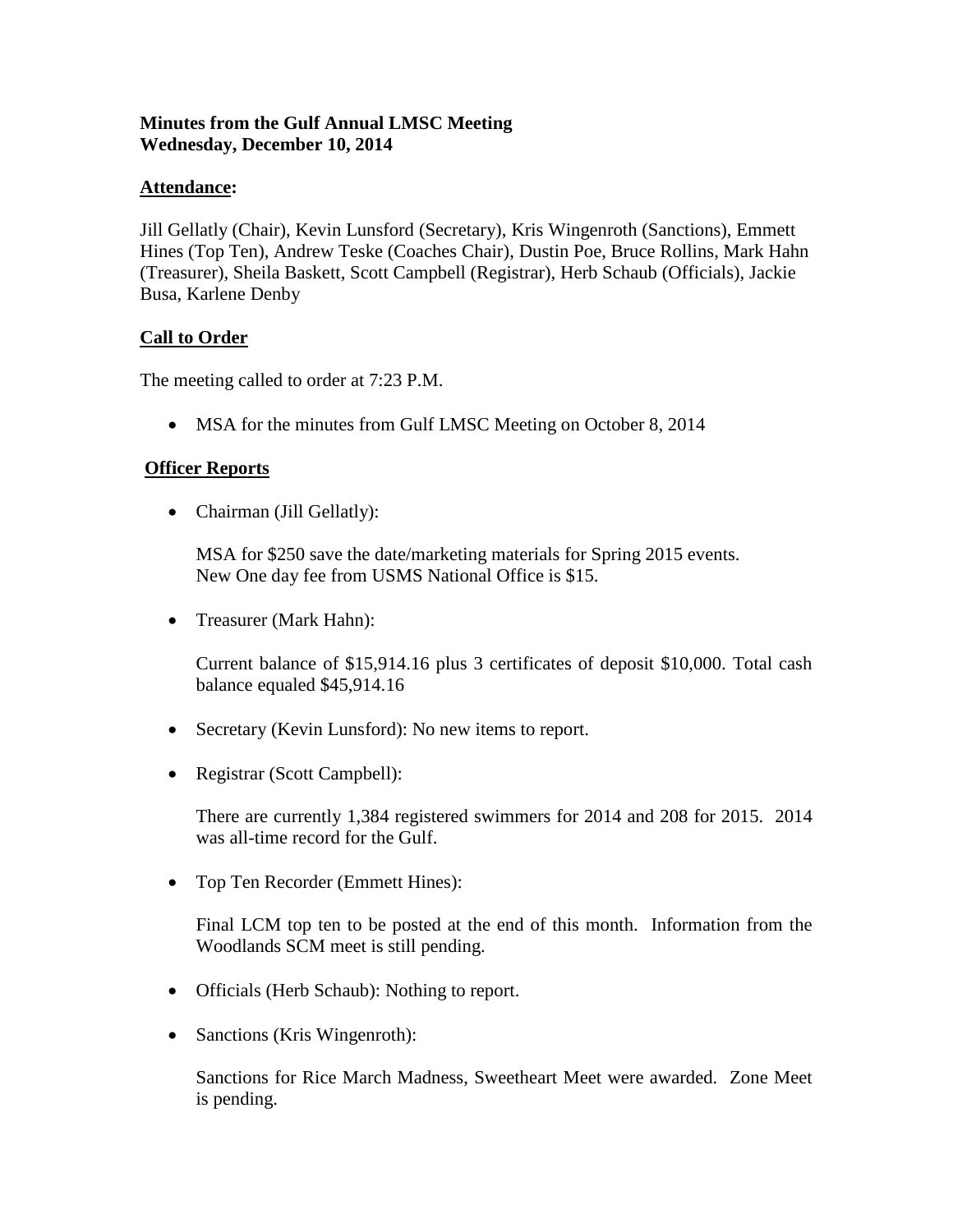• Website (Sheila Baskett): Forms for 2015 were received from Scott and posted.

#### **New Business**

#### **Officer Elections**

Chair – Jill Gellatly (2015) Vice Chair – Bruce Rollins (Chair 2016 after Jill's resignation) Secretary – Kevin Lunsford Treasurer – Mark Hahn Registrar – Scott Campbell

• MSA for the proposed slate of officers for 2015-2016

#### **Appointments**

Top Ten Recorder – Emmett Hines Coach' Chair – Dustin Poe Officials Chair – Herb Schaub Sanction Chair – Kris Wingenroth Publicity Chair – Karlene Denby Website – Sheila Baskett At-Large – Andrew Teske

- MSA to approve slate of appointments made by Chair.
- Leadership task force LMSC Chair workshop -March 13-15, 2015 in Phoenix, AZ. MSA for funds for air fare for Jill Gellatly, Bruce Rollins to attend the event.
- Update on Adult Learn to Swim

Adult Learn-to-Swim will be offered in Dallas at the end of March. Cost per person is approximately \$300 plus an annual fee of \$50. Possibly send two coaches from Gulf LMSC to Dallas. Target the beginning of summer for the Gulf region to implement an outreach event.

• Fitness Challenge-Road to San Antonio

Discussion of incentive to participate in Gulf LMSC meets as a way to promote swimming at the USMS Spring Nationals in San Antonio. Possible ideas include t-shirt with local meets on the back. Publicizing the program via coaches/website and Club Assistant. T-shirt design along with estimate of number of swimmers involved: 200. T-shirt size and distribution of shirts at meets is considered. Audience decided to table discussion until January meeting.